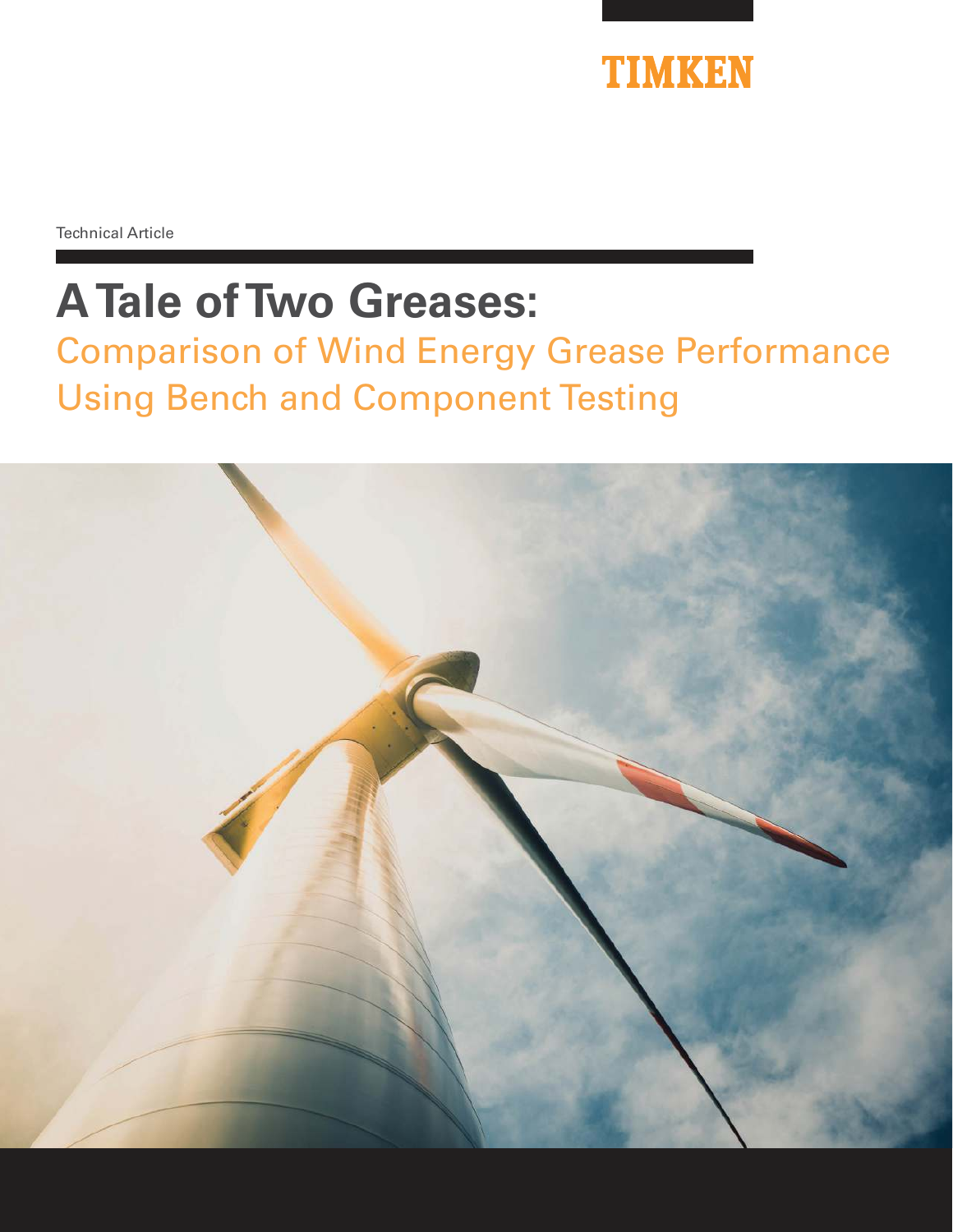#### **Authors**

**Douglas R. Lucas Kuldeep K. Mistry**

#### **Table of Contents**

| Abstract                                   | $\overline{2}$ |
|--------------------------------------------|----------------|
| <b>Wind Turbine Mainshaft Bearings</b>     | 2              |
| <b>Previous Studies</b>                    | 3              |
| <b>Test Grease Properties</b>              | 5              |
| <b>Film Thickness Studies</b>              | 6              |
| <b>Grease-Lubricated Bearing Life Test</b> | 7              |
| <b>Full-Scale Bearing Testing</b>          | 8              |
| <b>Torque and Temperature Results</b>      | 12             |
| Test 1                                     | 12             |
| Test <sub>2</sub>                          | 12             |
| Test <sub>3</sub>                          | 13             |
| Conclusions                                | 15             |

### **A Tale of Two Greases:**  Comparison of Wind Energy Grease Performance Using Bench and Component Testing

#### **Abstract**

Testing was performed on two typical wind turbine mainshaft bearing greases. The tests were used to compare the performance of these greases in conditions that simulate operation in the field. Previously, Pierman [1] and Mistry [2] compared nearly a dozen wind energy greases by examining them with standard lab tests to identify which greases would likely perform best in various field conditions. Two of these greases were then selected for a more detailed investigation with three tests performed: film thickness, bearing life test, and a torque and temperature rotational test. For the rotational test, the greases were added to a 2MW direct drive wind mainshaft bearing which was operated under preload only. The results of these tests are summarized in this report.

#### **Wind Turbine Mainshaft Bearings**

Wind turbine mainshaft bearings are designed to carry the variable loading associated with constantly changing wind speeds and directions in a wide variety of environmental conditions. Lubrication is extremely important to achieve the 20-year-plus design life requirement, even with a properly designed bearing. The relative motion between the rolling element and the race during operation entrains the lubricant to generate a film thickness that separates the steel surfaces. The film thickness must be large enough to prevent interaction between the asperity tips from the surface roughness of the two interacting surfaces.

The lambda ratio is the ratio of the lubricant film thickness divided by the composite surface roughness. Because of the low and variable speeds, it is challenging to achieve a lambda ratio greater than the target of 1.0. Micropitting is the predominant damage mode observed on wind turbine spherical roller mainshaft bearings. Micropitting damage risk increases as the lambda ratio decreases.

Proper lubrication and regular maintenance of mainshaft bearings is very important to achieving a trouble-free bearing. Oil is a popular method to lubricate bearings; however, most wind turbine mainshaft bearings are grease-lubricated. Grease is composed of a thickener, typically a soap, emulsified with an oil. Additives are incorporated into the greases to improve performance in demanding applications. Unlike oil, grease is more viscous and will not readily migrate back into the roller path once it is pushed away. This can lead to less entrained grease in the roller contact and a lower film thickness.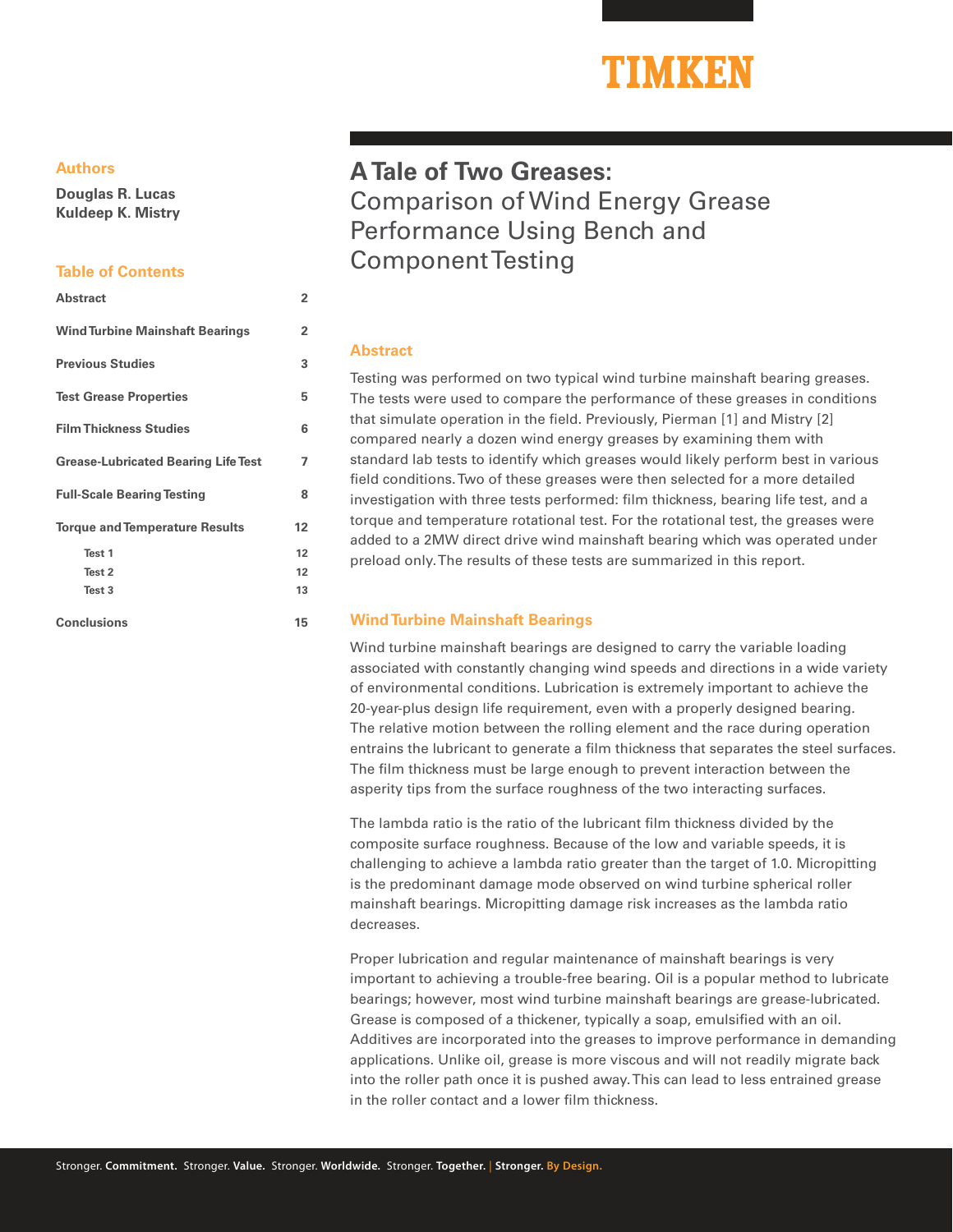### TIMKEN

The NLGI grade is a measure of the relative hardness or consistency of a grease and affects grease migration in the bearing. For example, a NLGI Grade 2 grease may have the consistency of peanut butter, whereas a Grade 0 may be like mustard. Under operation, oil bleeds from the thickener to lubricate the bearing, which will eventually lead to thickening of the grease and a degradation of the grease's lubrication properties. Therefore, it is important to regularly relubricate the bearings to replenish the oil and maintain the proper consistency. In wind turbines, relubrication is typically performed manually every six months during regular maintenance or more regularly with an automatic lubrication system.

In contrast to wind turbine gearboxes, which use primarily ISOVG 320 synthetic PAO (polyalphaolefin) oils, the lubrication used on wind turbine mainshaft bearings is not as consistent. Although many of the greases are synthetic lithium or lithium complex greases with an NLGI grade of 1.5 or 2, the base oils may be mineral, a synthetic-mineral blend, or synthetic ester oils. The base oil viscosity varies greatly, ranging from 130 to 680 cSt at 40°C. The oil separation also varies greatly, from 1% to 5.5%. Further, there is a wide array of additive packages used in the greases, which makes it even more challenging to evaluate which grease is best for wind turbine mainshaft bearings.

#### **Previous Studies**

In 2013, Dave Pierman published a paper in which he evaluated more than 10 typical wind turbine mainshaft greases [1]. He summarized the importance of specific tests and concluded that lubricant film thickness, oil separation, and bearing wear behavior are three of the most critical grease characteristics, regardless of the wind turbine environment. Obviously, low-temperature torque and grease pumpability are important tests to consider if turbines operate in cold weather conditions (-40°C). Bearing operating temperature is an important measurement that can be used to evaluate the oxidation rate and expected life of the grease. Corrosion protection is required in offshore applications and fretting protection is required to prevent fretting wear and false brinnelling on the raceways during oscillation or stationary events.

Kuldeep Mistry's 2019 paper [2] further evaluated the film thickness, traction coefficients, and bearing temperature, torque and grease migration for several of the greases from the Pierman work. His work confirmed that the greases with higher base oil viscosities resulted in larger film thicknesses. Film thickness refers to the thickness of the oil separating the roller and raceway (see **Figure 1**). An example 3D measurement of this film thickness is shown in **Figure 2**. However, these greases also have higher traction coefficients and operating temperatures.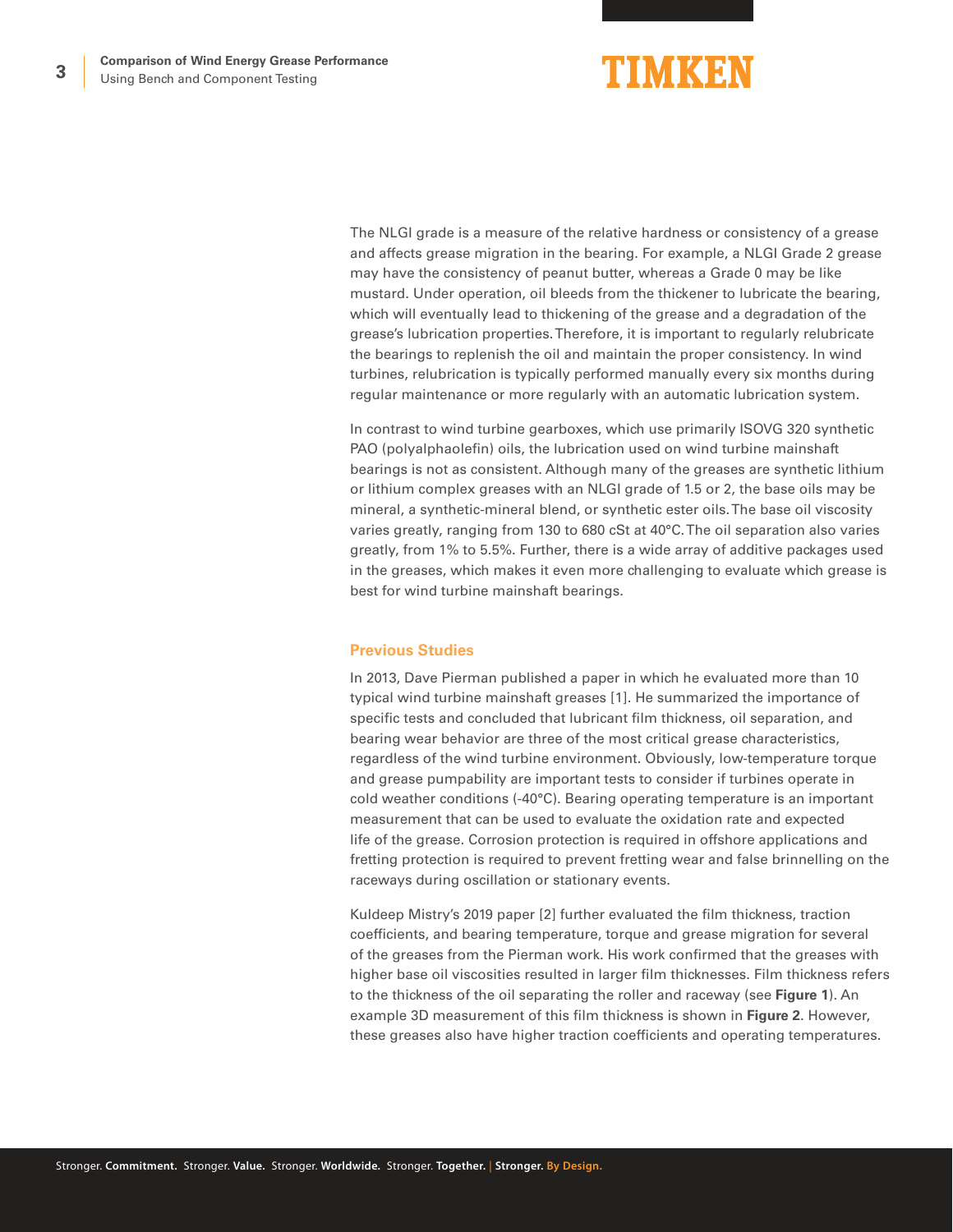Testing also showed that the greases with lower base oil viscosity performed much better on the grease migration tests, allowing the grease to flow back into the bearing contact surfaces. This is expected to provide more effective lubrication at the contact surfaces. Additionally, although the lower-viscosity grease had a slightly higher traction coefficient, the bearing torque and temperature measured were significantly lower (35% less torque and 15% lower temperature (-10°C)). This confirms that a lower base oil-viscosity grease with the right chemistry can properly lubricate a bearing, regardless of the potentially lower calculated lambda ratio associated with the lower base oil viscosity.





**Figure 1**: Theoretical 2D representation of ball-disc contact

**Figure 2**: Typical 3D film thickness measurement of ball-disc contact

All the properties discussed here are important, but they cannot be evaluated during wind turbine operation to judge the lubrication effectiveness. Grease samples should be taken at regular intervals to evaluate the change in these properties over time. Bearing temperature is one of the simplest measurements on a wind turbine that can be related to bearing performance. Bearing torque and temperature increase with friction on a damaged or poorly lubricated bearing. It is a generally accepted guideline that every 10°C temperature increase will double the oxidation rate of a lubricant, resulting in shorter (half) grease life.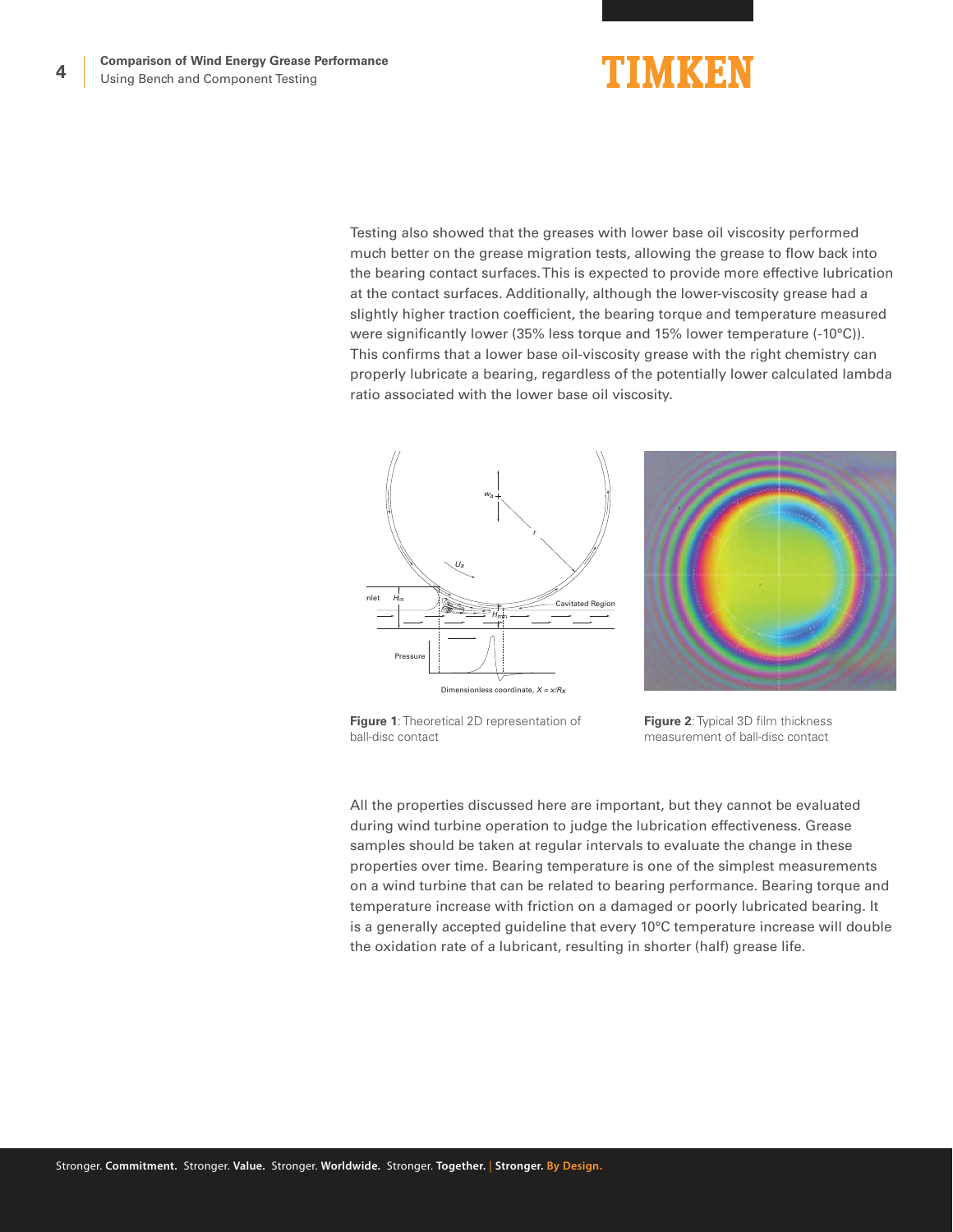

#### **Test Grease Properties**

As a further continuation of the testing from Pierman and Mistry, two typical wind energy mainshaft bearing greases were selected to evaluate the performance in a mainshaft bearing, specifically looking at operating torque and temperature. One grease has a high base oil viscosity and one a low base oil viscosity, which are near the extremes of the ranges used currently. The grease properties are highlighted in **Table 1**.

|                                                       | <b>Grease A</b>                   | <b>Grease B</b> |
|-------------------------------------------------------|-----------------------------------|-----------------|
| NLGI Grade, DIN 51818                                 | 1                                 | 1.5             |
| Penetration, Worked, 25°C, ASTM D 217                 | $310 - 340$                       | 305             |
| <b>Thickener Type</b>                                 | Lithium complex                   | Lithium complex |
| Oil Separation, DIN 51817<br>7 days @ 40°C, Static, % | 4.0                               | 1.5             |
| Base Oil                                              | Semi-synthetic<br>hydrocarbon oil | Synthetic oil   |
| Base Viscosity (cSt @ 40°C) ASTM D 445                | 130                               | 460             |
| Base Viscosity (cSt @ 100°C) ASTM D 445               | 14                                | 46.5            |
| Dropping Point, °C, ASTM D 2265                       | > 250                             | 255             |
| Service Temperature, °C                               | $-40$ to 150                      | $-30$ to $150$  |

**Table 1:** Test grease properties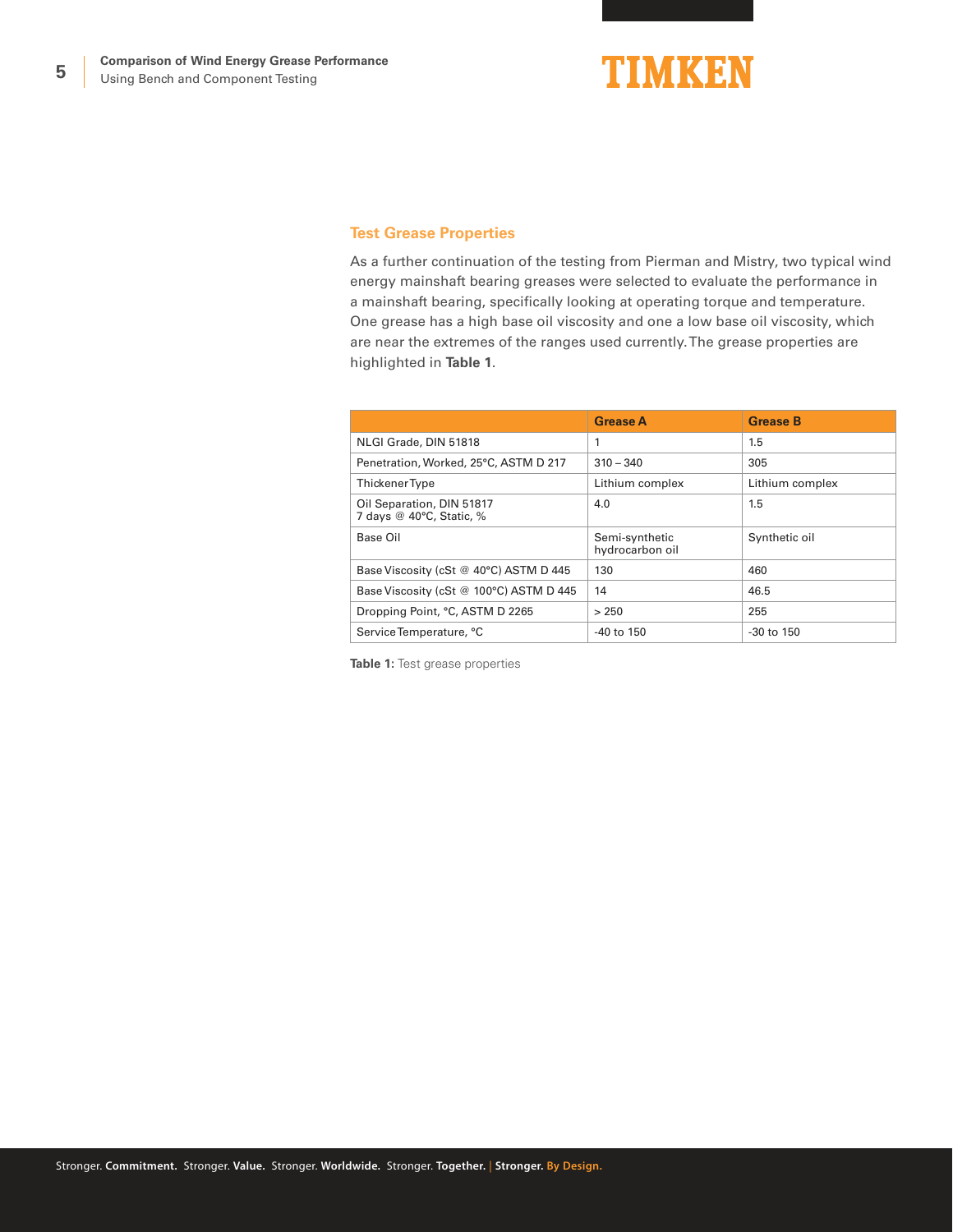### TIMKEN

#### **Film Thickness Studies**

Film thickness tests demonstrated that operating speed and temperature significantly affect film thickness under constant loading conditions. Testing showed that film thickness was reduced at heightened temperatures but increased at higher operating speeds, which are generally accepted relationships. Throughout the various temperature and speed conditions in this study, it generally held true that higher base oil viscosity resulted in higher film thickness during operation.

The PCS-EHD2 testing rig, which uses a steel ball on a glass disk, was used to compare the film thickness for unworked and worked grease samples to simulate new and used greases, respectively. Typically, performance testing is performed only on fresh, unworked grease, but this study was completed to further understand performance changes for greases that have been used in an application.

To simulate the grease shearing that occurs in applications over time, the study greases were worked per ASTM D1831 for 500,000 revolutions or strokes. Testing revealed that the grease film thickness was similar for unworked (new) and worked (used) greases. Moreover, as expected, higher temperatures resulted in lower film thickness for all samples tested. As shown in **Figure 3**, Grease A resulted in lower film thickness than Grease B both at lower speed (entrainment velocity) (0.1 m/s) and higher speed (1 m/s). This was expected because Grease B has a higher viscosity, which resulted in a greater film thickness formation compared to Grease A.



**Figure 3:** Film thickness of fresh greases tested on the PCS-EHD2 test rig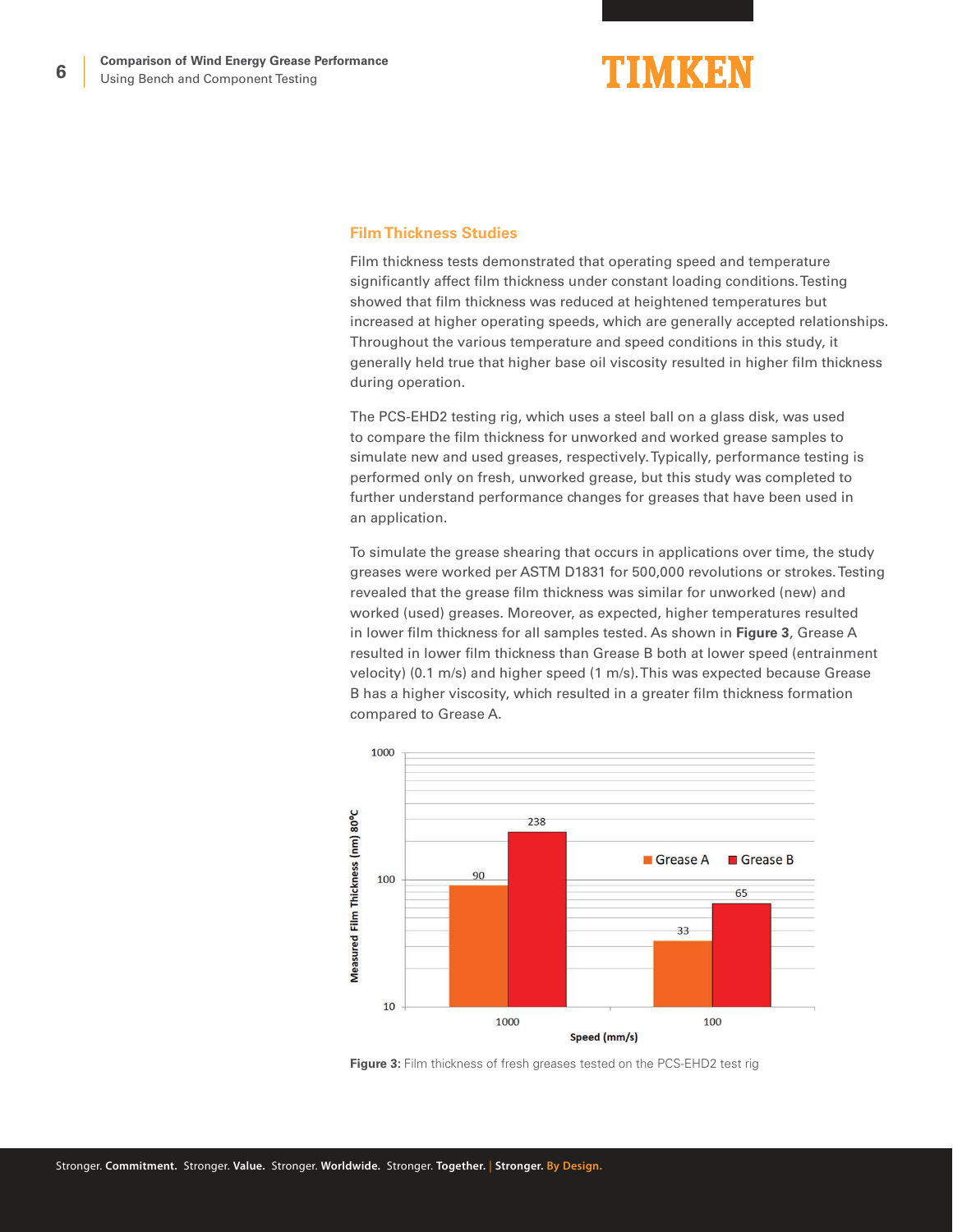

#### **Grease-Lubricated Bearing Life Test:**

To further evaluate and compare the greases, life testing (first in four) was conducted in a 5" (127 mm) Timken bearing life test rig using 24 M88000 series bearings with special tooling designed to accommodate grease lubrication. The coolant system of the test rig was also modified to use an ISO VG 10 oil instead of water to better maintain and control the temperature of the test bearings to a target cup OD temperature of 160°F. The actual operating temperature for Grease A was approximately 150°F and for Grease B was approximately 170°F.

Following a typical break-in cycle, the life testing was conducted using a constant radial load of 23.3 kN (5240 lbf) at a test speed of 1200 RPM. This loading is the standard life test loading (150% of C90 rating) for this bearing series. The control system was set to shut down if the cup OD temperatures exceeded 210°F. If a high-temperature shutdown occurred, the bearing raceways were inspected for damage. If none was found, the test was still terminated and categorized as a "grease failure," and the data was not included in the final test results. Hightemperature shutdown did occur several times with Grease B.

As observed in **Figure 4**, although Grease A is a lower-viscosity base oil grease, it lasted for an average of 97 million revolutions while the higher-viscosity base oil grease, Grease B, had an average life of 36 million revolutions. On average, the bearing life with Grease A was 2.7 times higher than with Grease B. By comparing the 65% confidence bands between the tests, we can state with 90% confidence that Grease A resulted in 1.65 times higher life compared to Grease B when tested under the same conditions. Moreover, both greases survived longer than their predicted lives—on average, Grease A survived more than 5 times longer, and Grease B survived more than 1.25 times longer. The longer grease lives may be linked not only to the actual operating temperatures, but also to the grease additives and thickeners.



**Figure 4:** Bearing life of fresh greases tested on the Timken grease-lubricated life test rig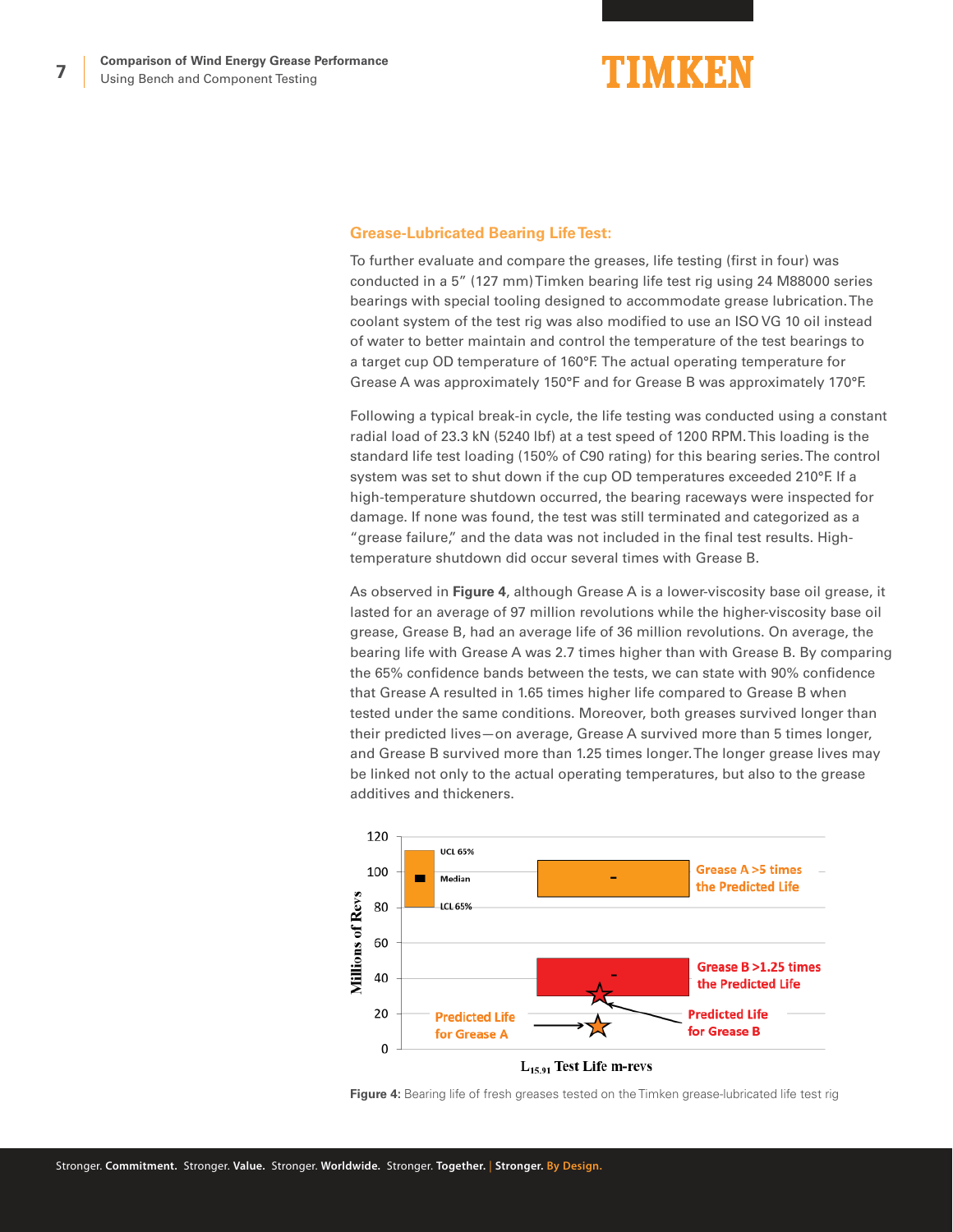

#### **Full-Scale Bearing Testing**

Sub-scale tribology test rigs are commonly used to compare lubricant properties. One example used by The Timken Company is the LEM (lubricant evaluation machine), which applies thrust to a tapered roller bearing. The LEM is a great cost-effective option to compare lubricants quickly on smaller bearings. However, for the testing summarized in this paper, a custom test rig was utilized to rotate a wind turbine mainshaft bearing under a preloaded condition. The test bearing NP816906-90WA1 is a double-row tapered roller bearing in a direct mount configuration (see **Figure 5**) in which the bearing effective centers are directed toward each other and overlap in an "X" configuration. This bearing is commonly referred to as a tapered double inner (TDI) bearing and has a one-piece inner ring and two outer rings.



**Figure 5:** NP816906-90WA1 bearing cross-section and basic dimensions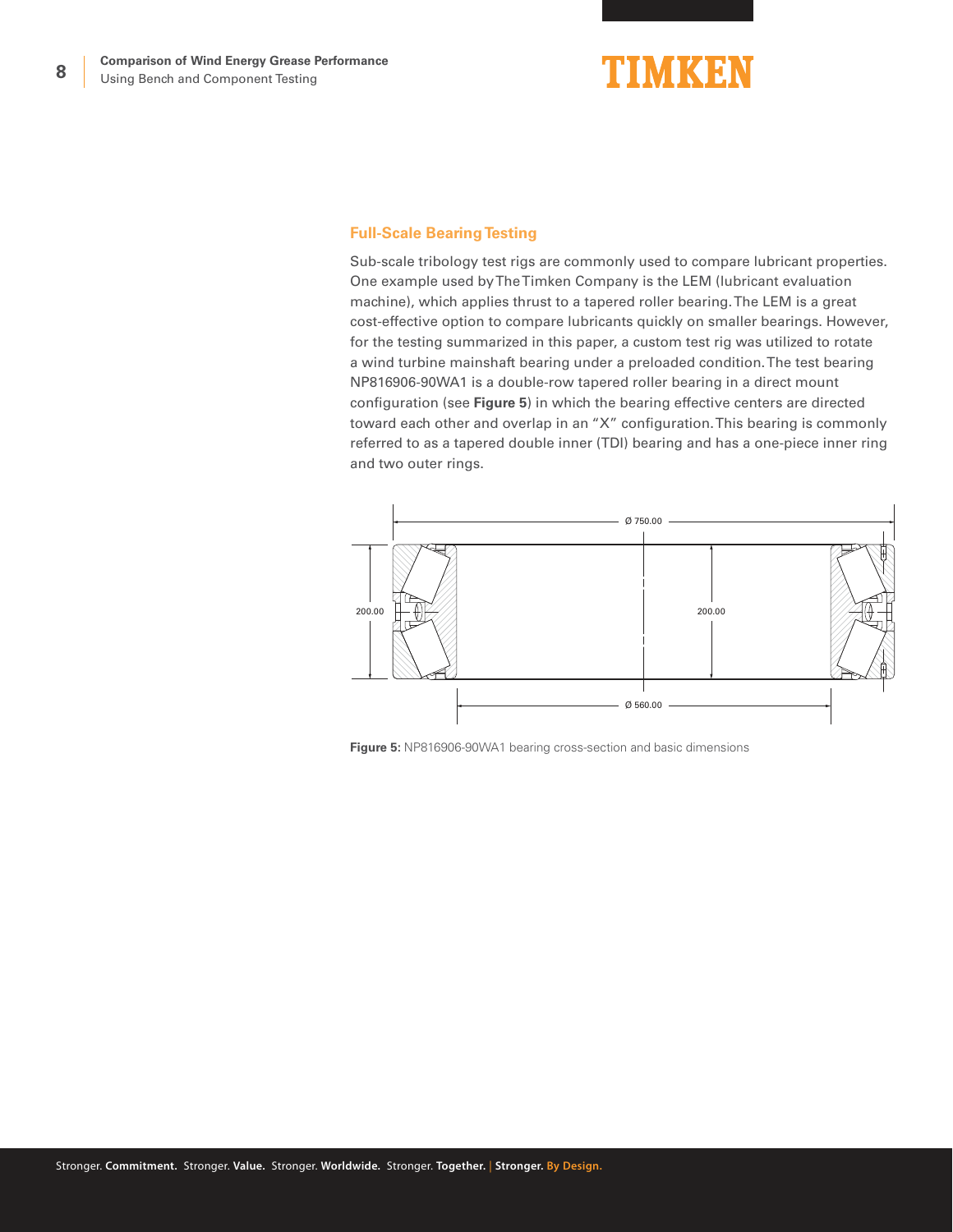For this test, the bearing was run with a horizontal centerline, similar to a mainshaft application (see **Figure 6**). The TDI, without a cup spacer, was clamped between two non-rotating plates (figure reference numbers 6, 12). The blind-end plate (12) was floating and the drive-end plate (6) was fixed. Bolts (9) were used to mount and center the bearing outer rings (cups), which were fixed. The inner ring rotated and was piloted and clamped in a fixture connected to the coupling and motor. Four (4) 100-ton hydraulic cylinders (10), as shown in yellow in **Figure 7**, were mounted between the pivoting fixture (1) and the floating cup clamp plate (12). These cylinders were used to apply preload to the bearing assembly. The blue arrows in **Figure 7** show the load path from the cylinders through the bearing assembly. A photo of the fully assembly test rig and assembly is shown in **Figure 8**.



**Figure 6:** Cross-section of test setup



**Figure 7:** 3D cross-section of test setup showing load path (blue arrows)



**Figure 8: Actual test rig**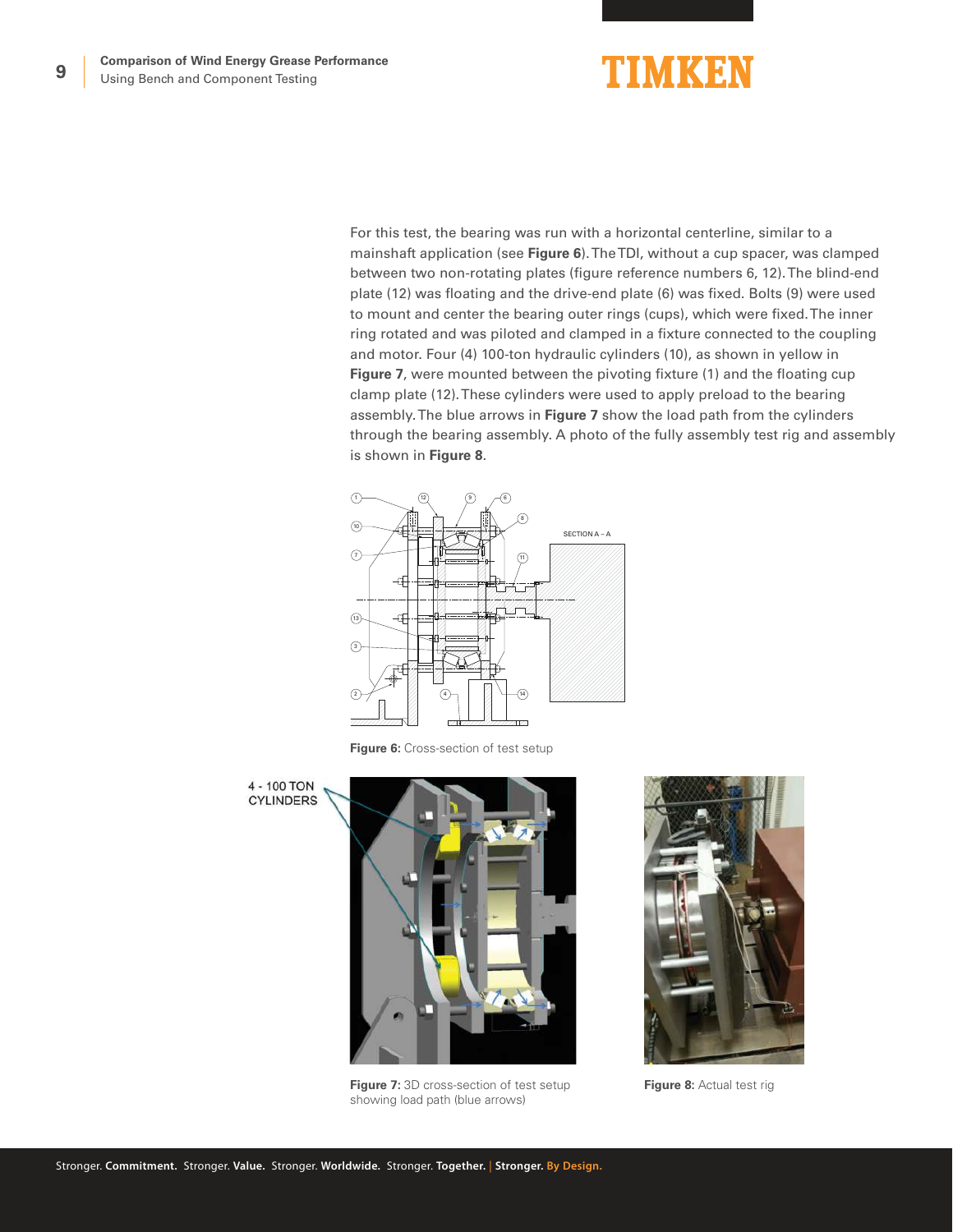

Because the bearing was not sealed, a minimal quantity of grease was used for each test. Three quantities of grease were used: 0.45 kg (1 lb.), 0.90 kg (2 lb.), and 1.35 kg (3 lb.) of grease per bearing row. The bearing was then operated at 15 RPM under an axial thrust load of 1100 kN (247,000 lbf). This load was 135% of the bearing thrust capacity rating at 90M revolutions (Ca90) (35% of Ca1) and resulted in a bearing contact stress of 1500 MPa (218 ksi). The same two greases previously discussed were selected for this test. The grease properties are shown in **Table 1**. These greases were selected because they are commonly used greases in the wind industry and because the grease properties vary widely from each other.

The test was composed of a 30-minute break-in cycle at 15 RPM and a 105kN (23,600 lb.) load. After the break-in cycle, the axial clamping load was applied, and the test was started and run for 90 minutes. A summary of the test duty cycle is shown in **Table 2**.

| <b>Step</b> | Load (kN) | Speed (RPM) | Time (minutes) | <b>Grease Quantity (kg)</b> |
|-------------|-----------|-------------|----------------|-----------------------------|
| Break-in    | 105       | 15          | 30             |                             |
| Test 1      | 1100      | 15          | 90             | 0.45                        |
| Test 2      | 1100      | 15          | 90             | 0.90                        |
| Test 3      | 1100      | 15          | 90             | 1.35                        |

**Table 2:** Test duty cycle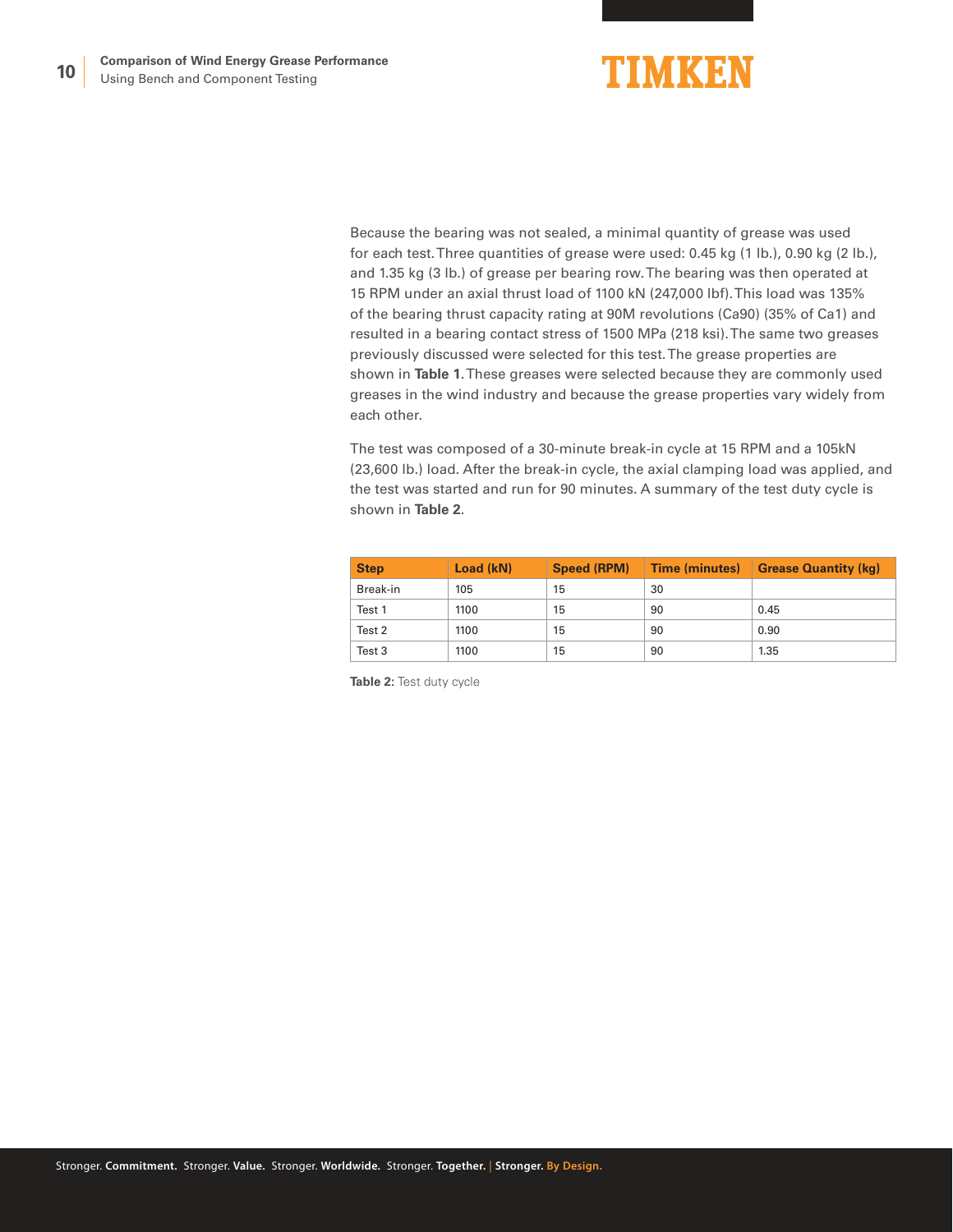

Motor torque and bearing temperature were measured and recorded during this testing. Although motor torque is not exactly representative of the actual bearing torque, the torque difference correlates to the lubrication differences in these tests.

The bearing temperature was measured at the center of each outer ring outside diameter (OD) (see **Figure 9**). Ambient air temperature was also measured and was used to normalize the charts to eliminate the effect of ambient temperature on the results.



**Figure 9:** Location of thermocouples on cup outside diameter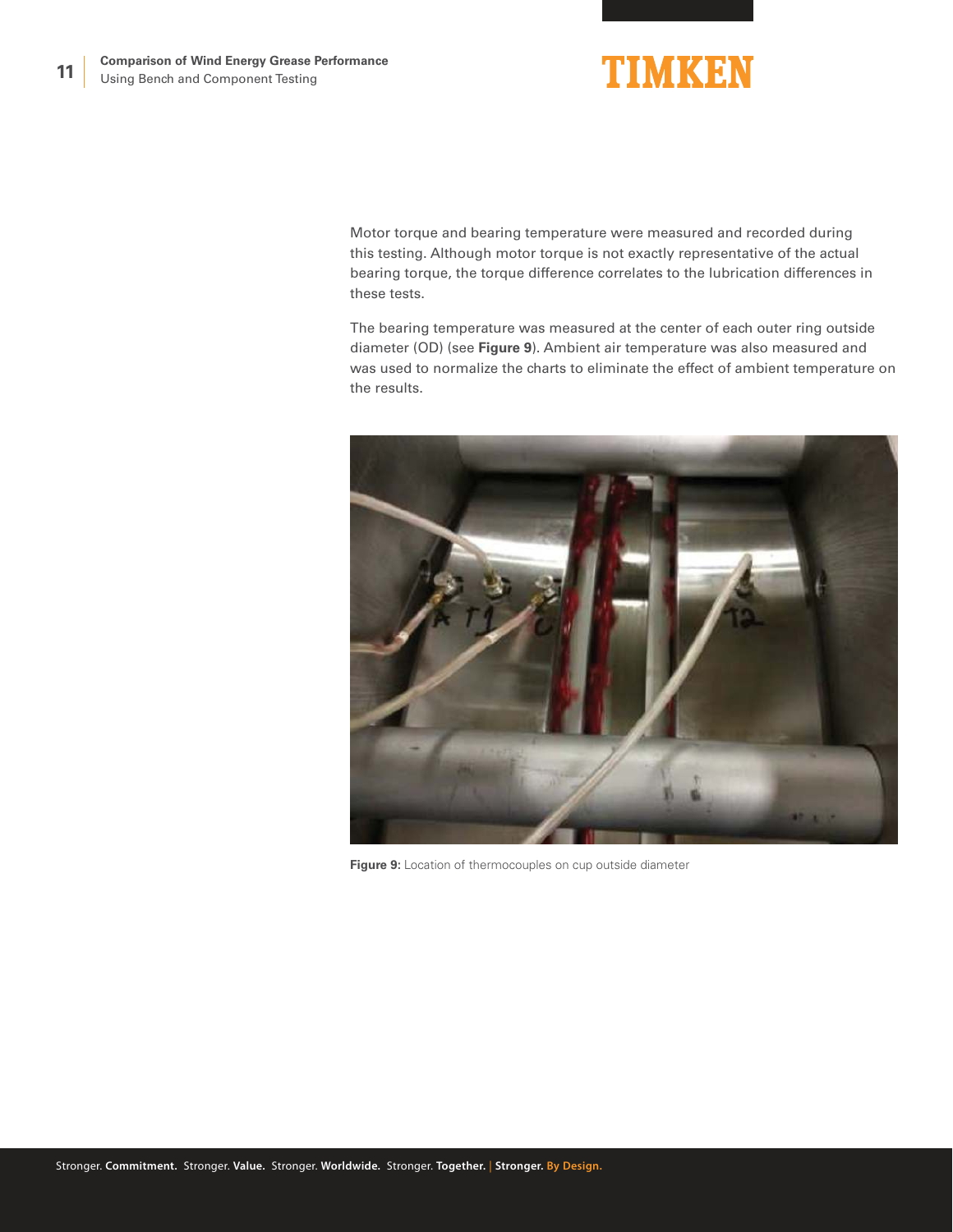#### **Torque and Temperature Results**

#### **Test 1**

Test 1 was run using 0.45 kg (1 lb.) of grease per bearing row. At break-in, there was a noticeable temperature difference between the two greases. The temperature of Grease A only increased about 2°C, whereas Grease B increased 5°C. After the break-in, when the axial load was applied, the bearing torques and temperatures were significantly different. Grease A temperature increased to only 10°C above ambient air temperature, whereas Grease B increased to 30°C above ambient temperature.

There was a similar increase in the torque as well. Grease B torque was 5 times that of Grease A (average of 294 N-m (2600 in-lbf) versus 60 N-m (530 in-lbf)). When grease was added at 55 minutes, the torque dropped. There was a slight temperature increase and large torque increase at 80 minutes for Grease A, which was later attributed to grease starvation at the blind end (BE) bearing. When grease was re-added to the bearing, the torque reduced to its original levels.

#### **Test 2**

Test 2 used 0.90 kg (2 lb.) of grease per bearing row. Similar to Test 1, the initial bearing temperatures for Grease B during the break-in period were higher. This was expected since Grease B has a higher viscosity and higher NLGI grade than Grease A, both characteristics helping to resist the rolling element's rotation in the bearing. This generated higher friction and temperature.

It was also observed that the bearing temperatures for Grease B reduced with additional grease, whereas the bearing temperatures for Grease A remained the same. This supports the observation that there was inadequate grease used in Test 1 for Grease B, which led to grease starvation, higher friction, and higher temperatures. Although the Grease B bearing temperature was lower for Test 2 by nearly 10°C, it was still higher than Grease A for both tests by 15°C. This temperature differential between the greases is in line with the observations from Mistry [2].

The torque using Grease B dropped to an average of 169 N-m (1500 in-lbf), whereas the Grease A torque stayed low at about 68 N-m (600 in-lbf), which is still only 40% of Grease B. When the test reached 66 minutes, there was an increase in the torque of nearly 79 N-m (700 in-lbf), which is related again to grease purge and the start of grease starvation in the bearing.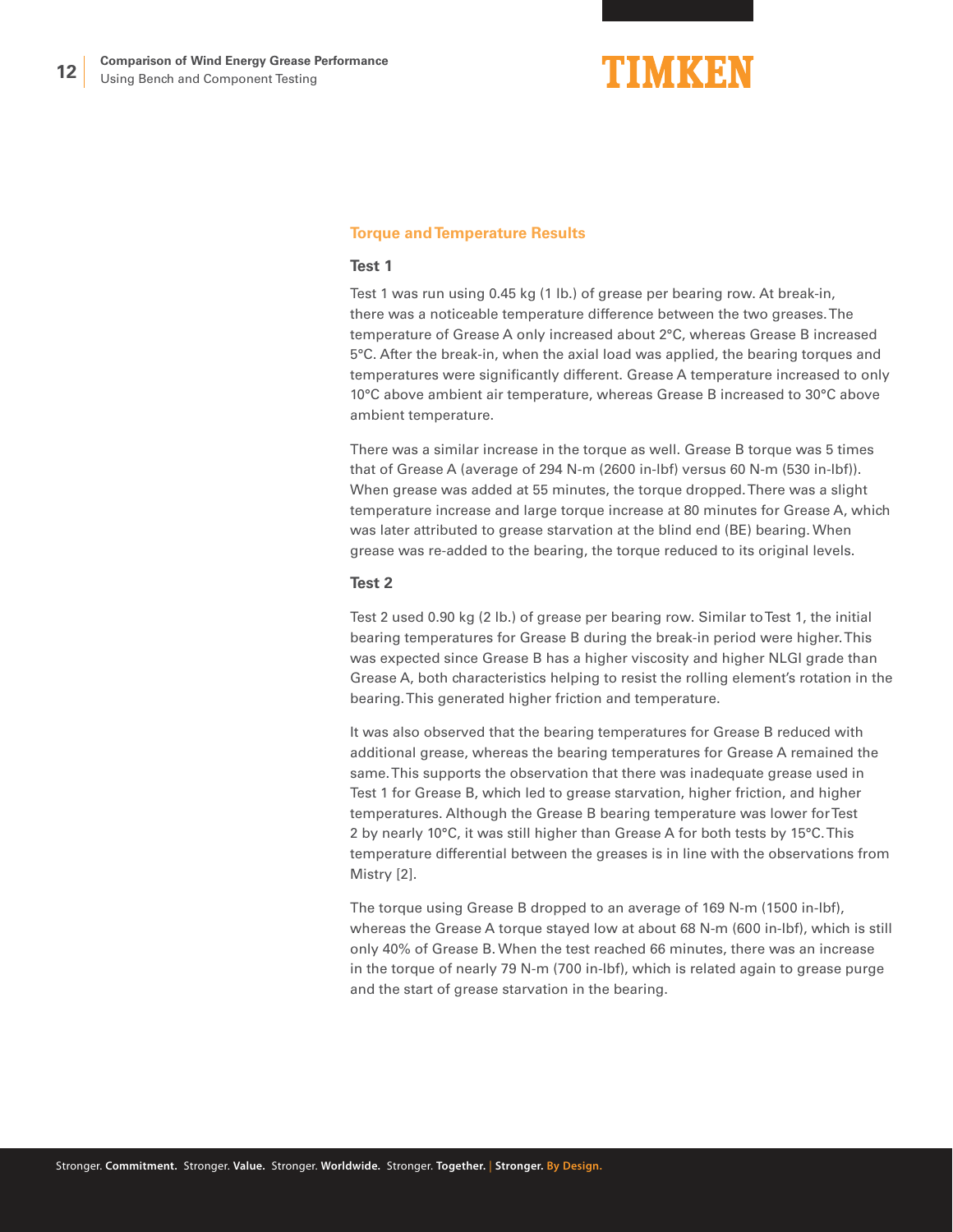#### **Test 3**

In the final test, Test 3, the bearings were lubricated with 1.35 kg (3 lb.) of grease per bearing row. The torque and bearing temperatures were similar in Tests 2 and 3. This confirmed the theory that Test 1 was operated with insufficient lubrication. The consistent results from Tests 2 and 3 reveal that the operating temperature of Grease A is 15°C less than that of Grease B.

Also in Test 3, there was an increase in torque between 65 and 75 minutes for Grease B. Adding grease to the bearing at 87 minutes resulted in an increase in torque. This confirmed that the increase in torque observed between 65 and 75 minutes was a result of grease migration within the bearing interfering with the rolling element rotation. The torque for Grease A did increase at 82 minutes but reduced when grease was reintroduced at 88 minutes. In this case, there was inadequate lubrication because of grease purge, which resulted in the torque increase.

A comparison of the grease film thickness of the two greases was made using an average ambient temperature of 25°C. At a 35°C operating temperature, Grease A had a calculated central film thickness of 0.2 um (8 uin). Grease B had a central film thickness of 0.43 um (17 uin) when operating at 50°C. Due to the base oil viscosities being very different (460 versus 130 at 40°C), the resultant calculated film thickness of Grease A was only 45% of Grease B's at the actual operating bearing temperatures.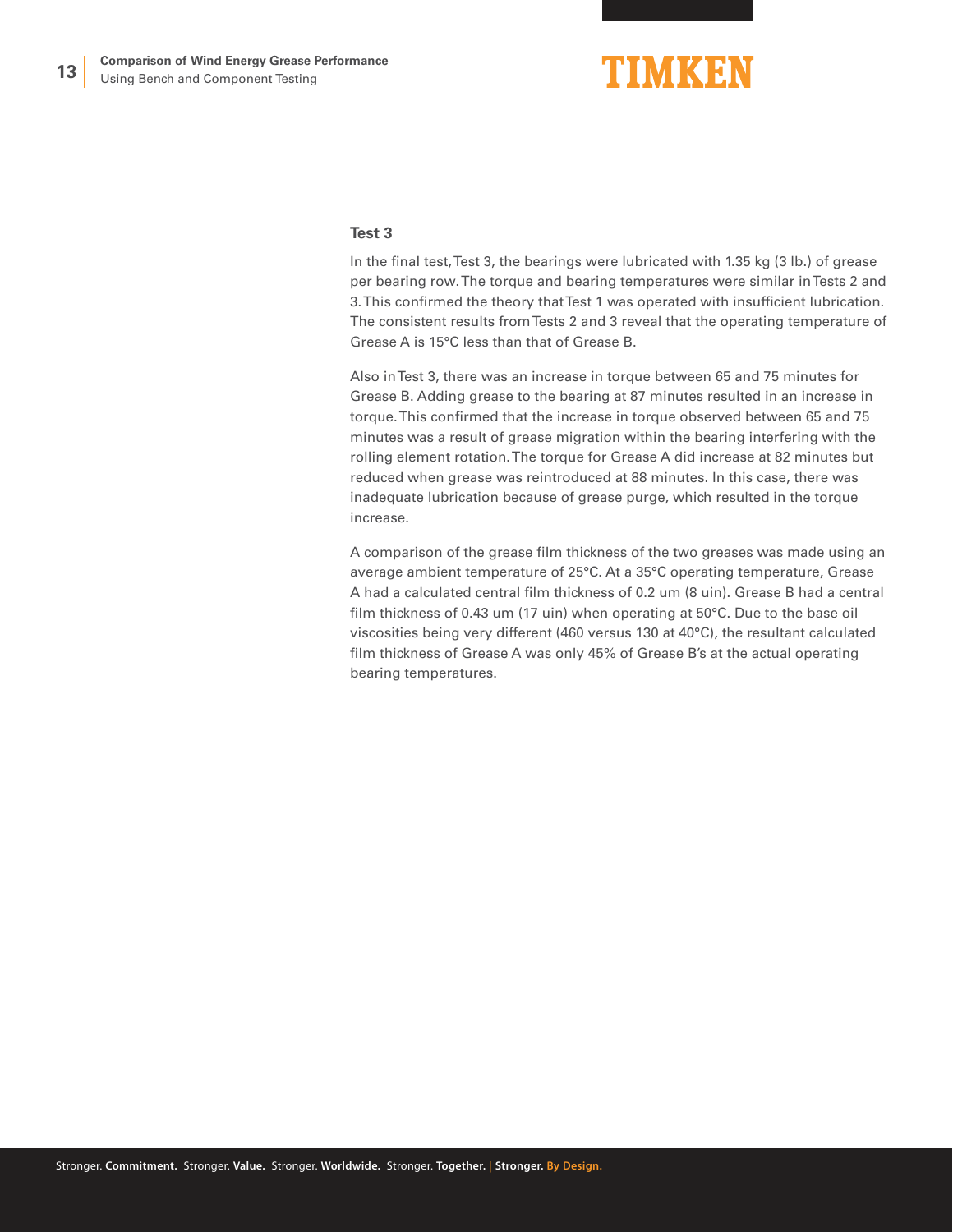





**Figure 10:** Normalized cup OD temperatures for all tests and both greases



**Figure 11:** Torque for all tests and both greases